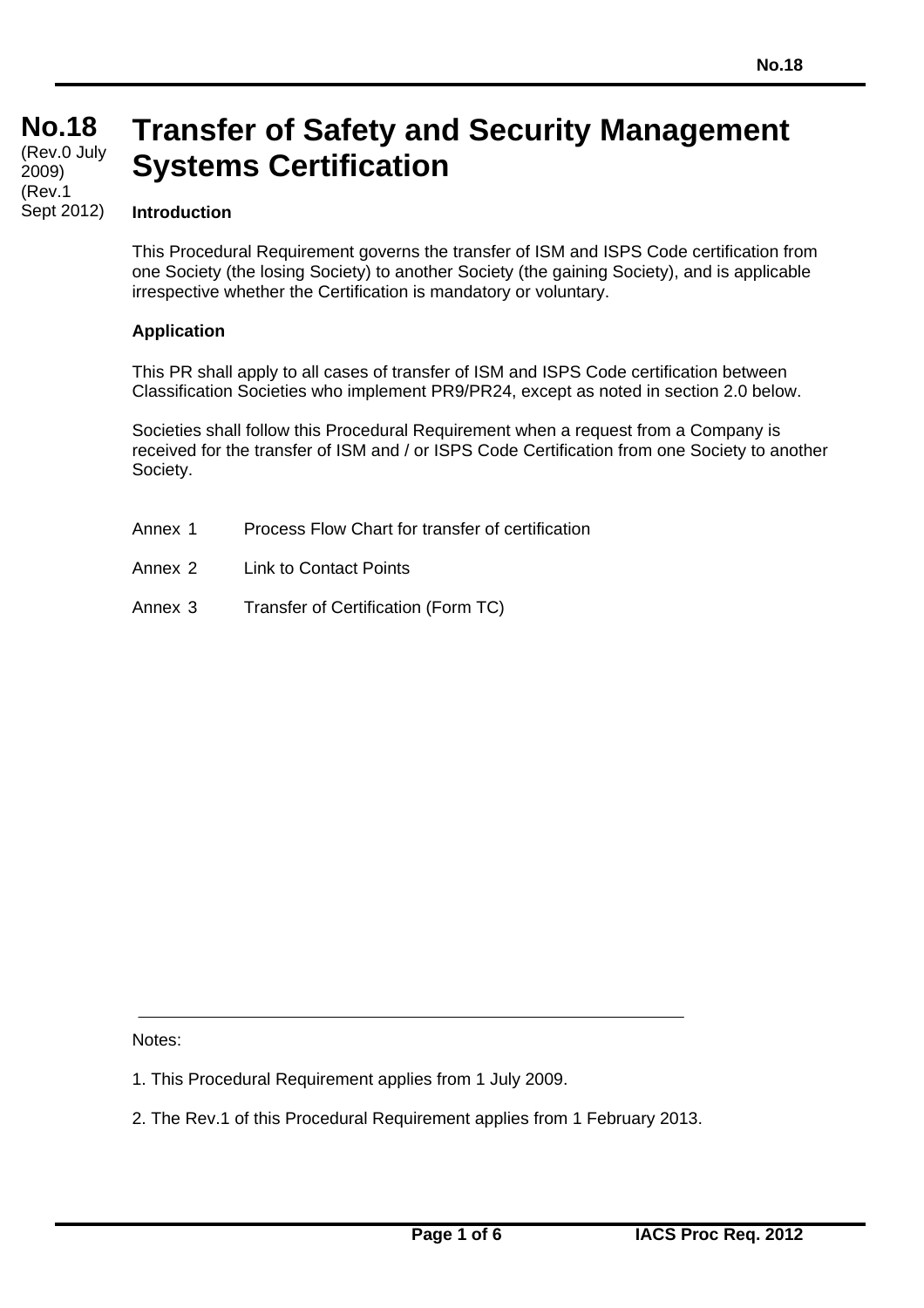#### **No.18 1.0 Definitions**

- (cont)
- 1.1 "Gaining Society (GS)" means a Society that receives a request for a transfer of ISM Code certification for a Company or ship; or, the transfer of ISPS Code certification for a ship from another Society.
- 1.2 "Losing Society (LS)" means a Society from which ISM Code certification or ISPS Code certification is being transferred.

### **2.0 General**

2.1 This procedure shall not apply in cases involving a change of management company.

## **3.0 Gaining Society's Obligations and Reporting**

- 3.1 On receiving a request from a Company to take over its ISM and / or ISPS Code certification from another Society, the GS must inform the Company, in writing, that an application for such certification can only be accepted by the GS after it has received confirmation (with supporting documentation) that:
	- (i) The existing certificate has not been withdrawn or otherwise invalidated by the LS or the Flag;
	- (ii) All verifications initiated by the LS have been satisfactorily completed by the LS, unless otherwise agreed between the gaining and losing Societies; and
	- (iii) Any major non-conformities have been closed out or down-graded by the LS.
- 3.2 Where a written request for transfer of certification has been received from the Company, the GS shall notify the LS of the Company's request by using Step 1 of Form TC.
- 3.3 If evidence of the certification status listed in Step 2 of Form TC is not received from the LS within three (3) working days from notification, the GS may utilize the evidence and certification information provided by the Company. In such cases, a statement reminding the Company that the conditions of 3.1 are still applicable shall be given when the GS requests this information from the Company.
- 3.4 An audit is required for the issue of a new certificate. If the certificate has been issued by the flag, the auditor may endorse the certificate on behalf of the administration if authorised to do so.
- 3.5 The audit by the GS shall address all elements of the ISM (ISPS) Code, to the extent that the RO (RSO) is so authorized by the Administration, any flag Administration requirements and any matters arising out of the last audit carried out by the LS. Where the transfer of certification occurs within the annual, intermediate or renewal due date window, the corresponding audit may serve as the audit required in 3.4.
- 3.6 If the audit is successful and a new certificate is issued by the GS, the GS must inform the LS, within one (1) month of the date of issue, by completing Step 3 of Form TC.
- 3.7 When the audit is not successful and, as a result, the transfer of certification is not accepted, the GS shall inform the LS, within two (2) working days of the date of the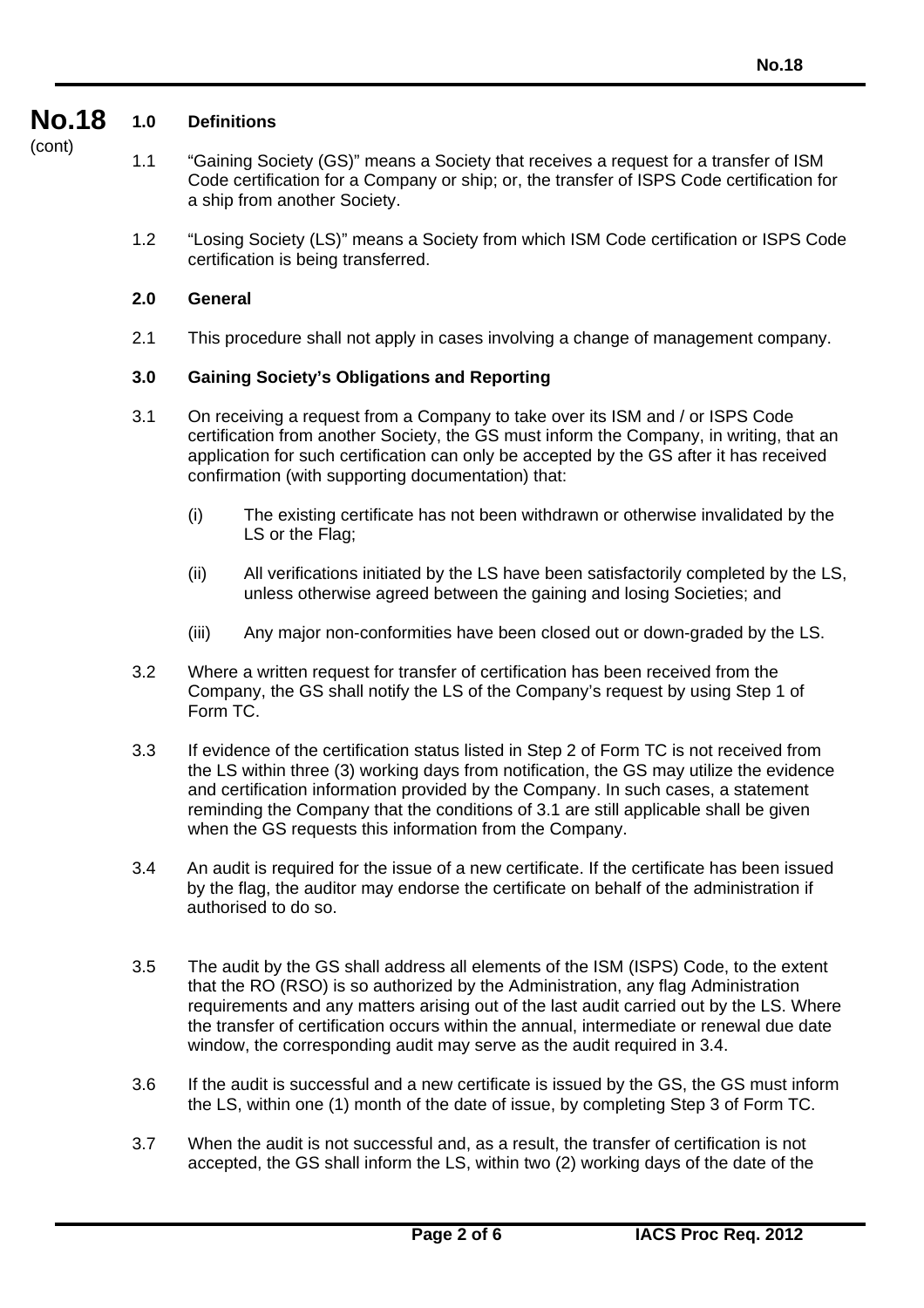**No.18**  (cont)

audit, by completing Step 3 of Form TC and attaching the audit report in which the reason for the rejection should be fully explained.

### **4.0 Losing Society's Obligations and Reporting**

- 4.1 The LS shall co-operate by providing the information specified in Step 2 of Form TC within three (3) working days of the receipt of the completed Step 1. The documentation to be attached to the form by the LS includes:
	- (i) The last external audit report, including any non-conformities and failures identified;
	- (ii) In the case of ISM non-conformities this should include the corrective action plan and the time period(s) proposed for implementation;
	- (iii) In the case of ISPS failures, evidence that corrective action has been proposed and the failure has been properly addressed; and
	- (iv) Any other information that may be relevant to the decision to accept or reject the transfer of certification.
- 4.2 Upon receipt of information that a new certificate has been issued by the GS, the LS shall issue a "Notification of Invalidation of Certification" in accordance with PR 9 or PR 24 as applicable, ensuring that the GS is included in its circulation.
- 4.3 Upon receipt of information that the audit is not successful because of an unresolved major non-conformity and / or failure raised by the GS, the LS shall review the findings and take action as appropriate.

#### **5.0 Other Requirements**

Any administrative differences arising in relation to the implementation of this PR that cannot be settled privately between the gaining and losing Societies are to be solved under the IACS Procedures, Volume 3, Annex 4 "IACS Procedure for handling a complaint" "Complaints against QSCS Certificate Holders".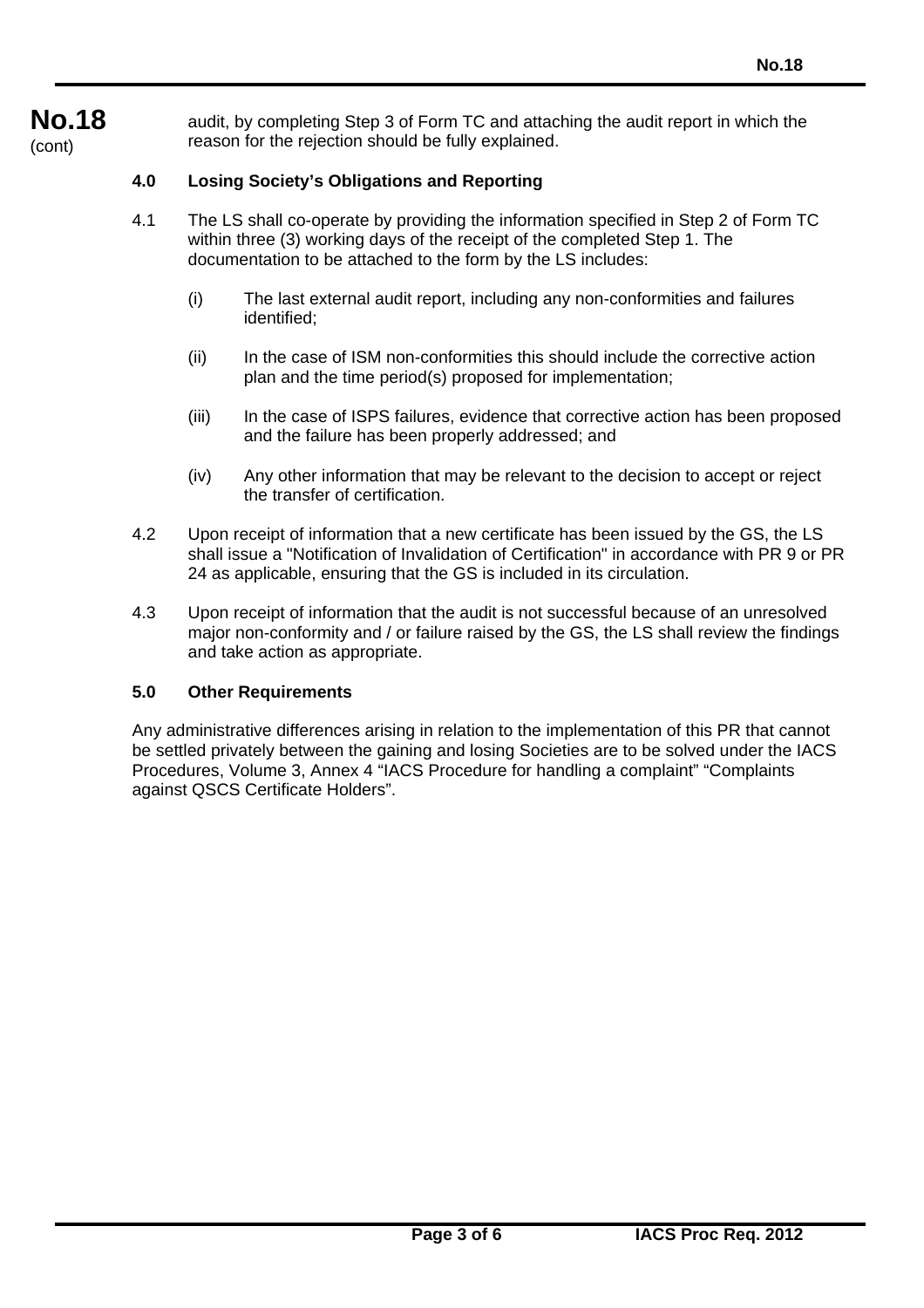

**No.18 Annex 1: Process Flow Chart for transfer of certification**

(cont)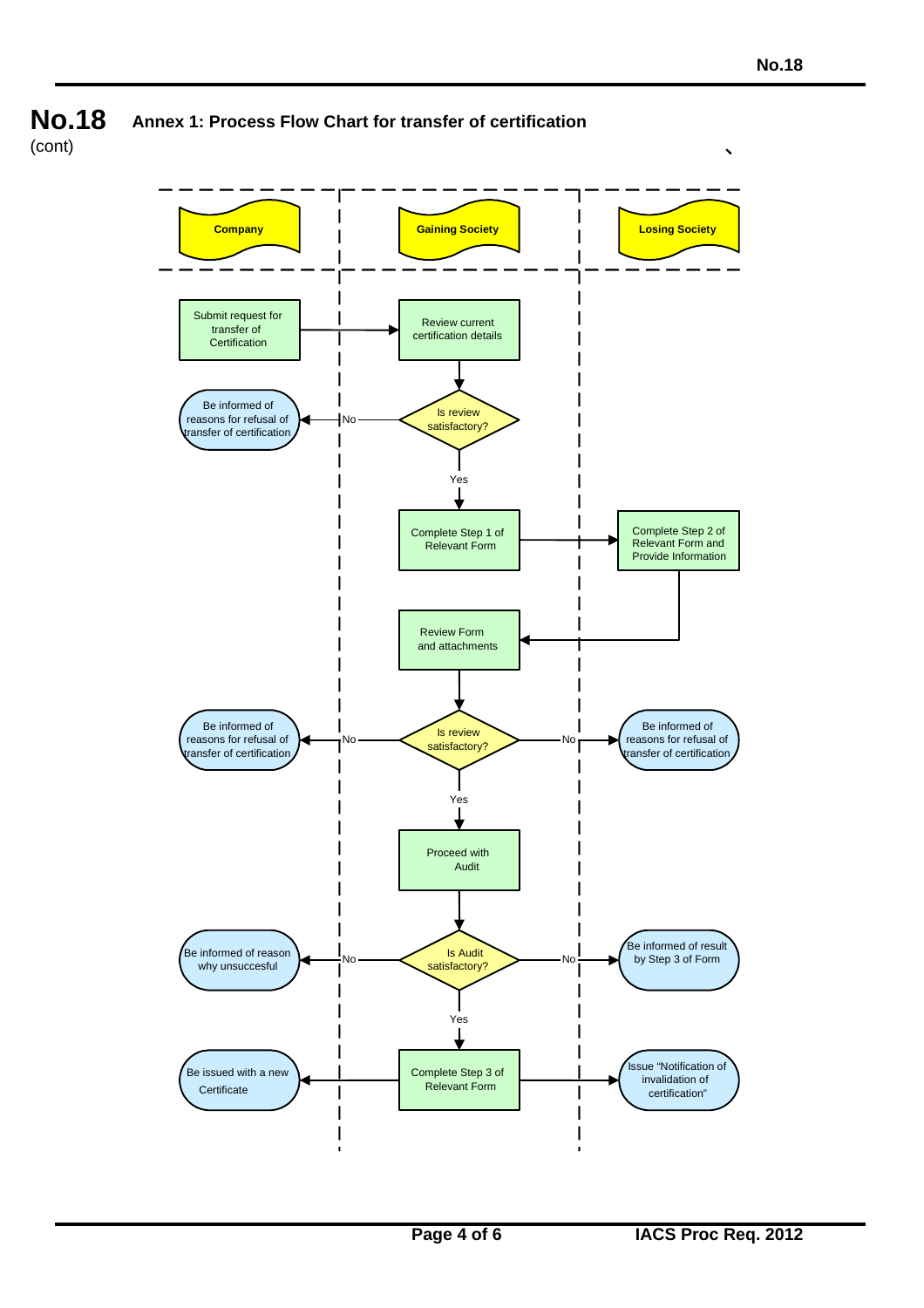#### **No.18**  (cont) **Annex 2: Link to Contact Points**

The contact details can now be found on the IACS website www.iacs.org.uk, located under Procedural requirements:

- IACS PR-18 Contact Details (for ISM & ISPS matters)